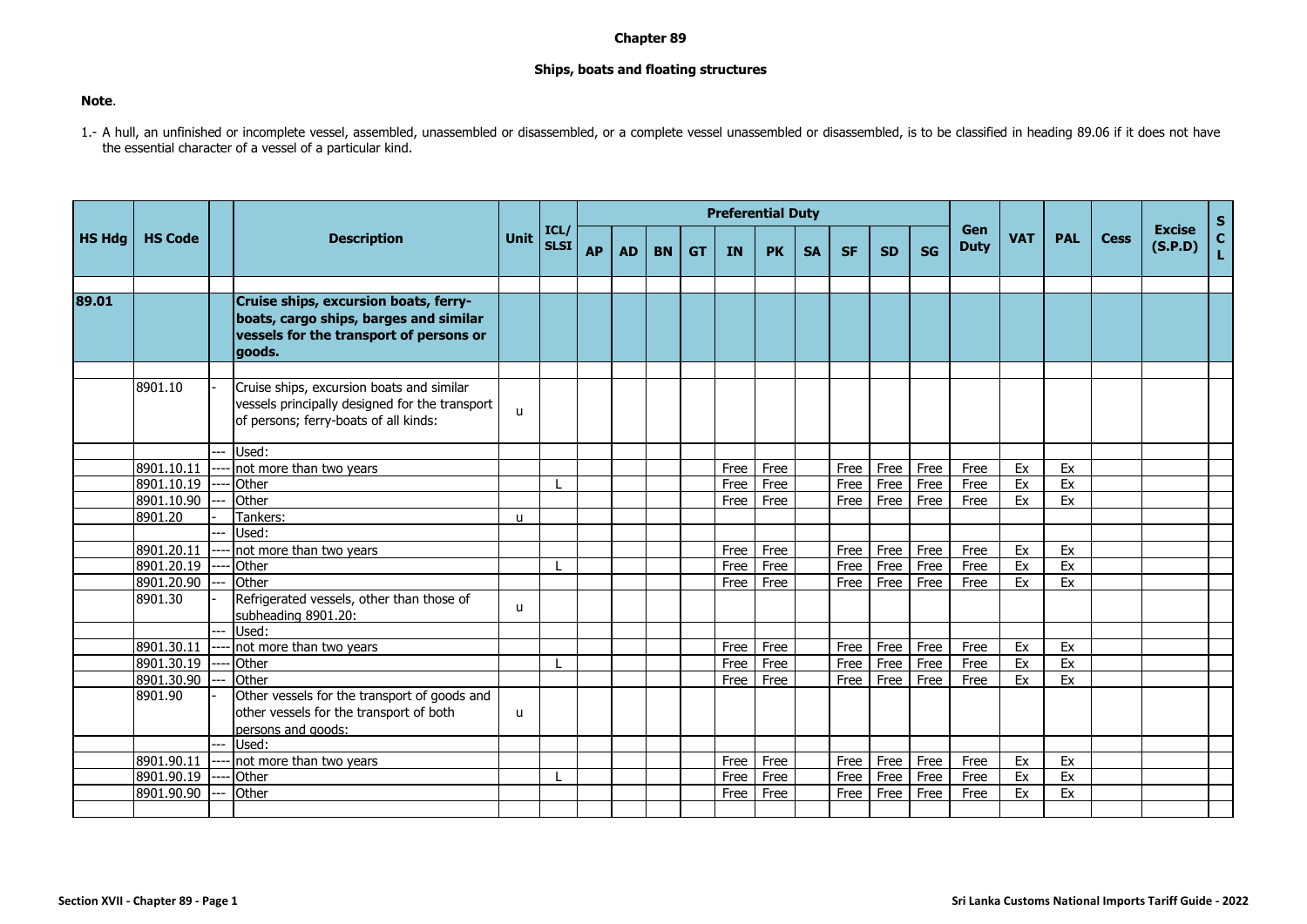|               |                                     |    | <b>Description</b>                                                                                    |              |                     |           |           |           |           |           | <b>Preferential Duty</b> |           |           |           |             |                                  |            |             |                          |                                 |  |
|---------------|-------------------------------------|----|-------------------------------------------------------------------------------------------------------|--------------|---------------------|-----------|-----------|-----------|-----------|-----------|--------------------------|-----------|-----------|-----------|-------------|----------------------------------|------------|-------------|--------------------------|---------------------------------|--|
| <b>HS Hdg</b> | <b>HS Code</b>                      |    |                                                                                                       | <b>Unit</b>  | ICL/<br><b>SLSI</b> | <b>AP</b> | <b>AD</b> | <b>BN</b> | <b>GT</b> | <b>IN</b> | <b>PK</b>                | <b>SA</b> | <b>SF</b> | <b>SD</b> | <b>SG</b>   | Gen<br><b>VAT</b><br><b>Duty</b> | <b>PAL</b> | <b>Cess</b> | <b>Excise</b><br>(S.P.D) | $\frac{{\sf s}}{{\sf c}}$<br>L. |  |
|               |                                     |    |                                                                                                       |              |                     |           |           |           |           |           |                          |           |           |           |             |                                  |            |             |                          |                                 |  |
| 89.02         |                                     |    | Fishing vessels; factory ships and other<br>vessels for processing or preserving<br>fishery products. | $\mathsf{u}$ |                     |           |           |           |           |           |                          |           |           |           |             |                                  |            |             |                          |                                 |  |
|               |                                     |    |                                                                                                       |              |                     |           |           |           |           |           |                          |           |           |           |             |                                  |            |             |                          |                                 |  |
|               |                                     |    | Used:                                                                                                 |              |                     |           |           |           |           |           |                          |           |           |           |             |                                  |            |             |                          |                                 |  |
|               | 8902.00.11<br>8902.00.19            |    | not more than two years<br>Other                                                                      |              |                     |           |           |           |           |           |                          |           |           |           |             | 15%<br>15%                       | Ex<br>Ex   | Ex<br>Ex    | 15%<br>15%               |                                 |  |
|               | 8902.00.90                          |    | Other                                                                                                 |              |                     |           |           |           |           |           |                          |           |           |           |             | 15%                              | Ex         | Ex          | 15%                      |                                 |  |
|               |                                     |    |                                                                                                       |              |                     |           |           |           |           |           |                          |           |           |           |             |                                  |            |             |                          |                                 |  |
| 89.03         |                                     |    | Yachts and other vessels for pleasure<br>or sports; rowing boats and canoes.                          |              |                     |           |           |           |           |           |                          |           |           |           |             |                                  |            |             |                          |                                 |  |
|               |                                     |    |                                                                                                       |              |                     |           |           |           |           |           |                          |           |           |           |             |                                  |            |             |                          |                                 |  |
|               | 8903.10                             |    | Inflatable:                                                                                           |              |                     |           |           |           |           |           |                          |           |           |           |             |                                  |            |             |                          |                                 |  |
|               | 8903.10.10                          |    | Rowing boats for sports                                                                               | u            |                     |           |           |           |           |           |                          |           |           |           | Free        | Free                             | 8%         | Ex          |                          |                                 |  |
|               |                                     |    | Other, used:                                                                                          |              |                     |           |           |           |           |           |                          |           |           |           |             |                                  |            |             |                          |                                 |  |
|               | 8903.10.21                          |    | not more than two years                                                                               |              |                     |           |           |           |           |           |                          |           |           |           |             | Free                             | 8%         | 10%         |                          |                                 |  |
|               | 8903.10.29                          |    | Other                                                                                                 |              |                     |           |           |           |           |           |                          |           |           |           |             | Free                             | 8%         | 10%         |                          |                                 |  |
|               | 8903.10.90                          |    | Other                                                                                                 | u            |                     |           |           |           |           |           |                          |           |           |           |             | 15%                              | 8%         | 10%         | 15%                      |                                 |  |
|               |                                     |    | Other:                                                                                                |              |                     |           |           |           |           |           |                          |           |           |           |             |                                  |            |             |                          |                                 |  |
|               | 8903.91.00                          |    | Sailboats, with or without auxiliary motor:<br>Used:                                                  | u            |                     |           |           |           |           |           |                          |           |           |           |             |                                  | 8%         | 7.5%        |                          |                                 |  |
|               | 8903.91.21                          |    |                                                                                                       |              |                     |           |           |           |           |           |                          |           |           |           |             | 15%                              | 8%         | 7.5%        | 15%                      |                                 |  |
|               | 8903.91.29                          |    | not more than two years<br>Other                                                                      |              |                     |           |           |           |           |           |                          |           |           |           |             | 15%                              | 8%         | 7.5%        | 15%                      |                                 |  |
|               | 8903.91.90                          |    | Other                                                                                                 |              |                     |           |           |           |           |           |                          |           |           |           |             | 15%                              | 8%         | 7.5%        | 15%                      |                                 |  |
|               | 8903.92                             |    | Motorboats, other than outboard<br>motorboats:                                                        |              |                     |           |           |           |           |           |                          |           |           |           |             |                                  |            |             |                          |                                 |  |
|               | 8903.92.10                          |    | Personal water craft - such as water<br>scooters:                                                     | u            |                     |           |           |           |           |           |                          |           |           |           | Free        | Free                             | 8%         | 10.0%       |                          |                                 |  |
|               |                                     |    | Used:                                                                                                 |              |                     |           |           |           |           |           |                          |           |           |           |             |                                  |            |             |                          |                                 |  |
|               | 8903.92.21                          |    | not more than two years                                                                               |              |                     |           |           |           |           |           |                          |           |           |           |             | Free                             | 8%         | 10%         |                          |                                 |  |
|               | 8903.92.29                          |    | Other                                                                                                 |              |                     |           |           |           |           |           |                          |           |           |           |             | Free                             | 8%         | 10%         |                          |                                 |  |
|               | 8903.92.90                          |    | Other                                                                                                 | u            |                     |           |           |           |           |           |                          |           |           |           |             | 15%                              | 8%         | 10%         | 15%                      |                                 |  |
|               | 8903.99                             |    | Other:                                                                                                |              |                     |           |           |           |           |           |                          |           |           |           |             |                                  |            |             |                          |                                 |  |
|               | 8903.99.10                          |    | Rowing boats for sports:                                                                              | u            |                     |           |           |           |           |           |                          |           |           |           | Free        | Free                             | 8%         | Ex          |                          |                                 |  |
|               |                                     |    | Used:                                                                                                 |              |                     |           |           |           |           |           |                          |           |           |           |             |                                  |            |             |                          |                                 |  |
|               | 8903.99.21<br>8903.99.29 ---- Other |    | ---- not more than two years                                                                          |              | $\mathbf{I}$        |           |           |           |           |           |                          |           |           |           |             | Free                             | 8%<br>8%   | 10%<br>10%  |                          |                                 |  |
|               | 8903.99.90                          | ÷÷ | Other                                                                                                 |              |                     |           |           |           |           |           |                          |           |           |           |             | Free<br>15%                      | 8%         | 10%         | 15%                      |                                 |  |
|               |                                     |    |                                                                                                       | u            |                     |           |           |           |           |           |                          |           |           |           |             |                                  |            |             |                          |                                 |  |
| 89.04         |                                     |    | Tugs and pusher craft.                                                                                |              |                     |           |           |           |           |           |                          |           |           |           |             |                                  |            |             |                          |                                 |  |
|               |                                     |    |                                                                                                       |              |                     |           |           |           |           |           |                          |           |           |           |             |                                  |            |             |                          |                                 |  |
|               | 8904.00.10                          |    | Not exceeding a Dead Weight Tonnage of<br>500 MT                                                      | $\mathsf{u}$ |                     |           |           |           |           |           |                          |           |           |           |             | 15%                              | 8%         | Ex          | 15%                      |                                 |  |
|               | 8904.00.90                          |    | Other                                                                                                 | u            |                     |           |           |           |           |           |                          |           |           |           | <b>Free</b> | Free                             | 8%         | Ex          |                          |                                 |  |
|               |                                     |    |                                                                                                       |              |                     |           |           |           |           |           |                          |           |           |           |             |                                  |            |             |                          |                                 |  |
|               |                                     |    |                                                                                                       |              |                     |           |           |           |           |           |                          |           |           |           |             |                                  |            |             |                          |                                 |  |